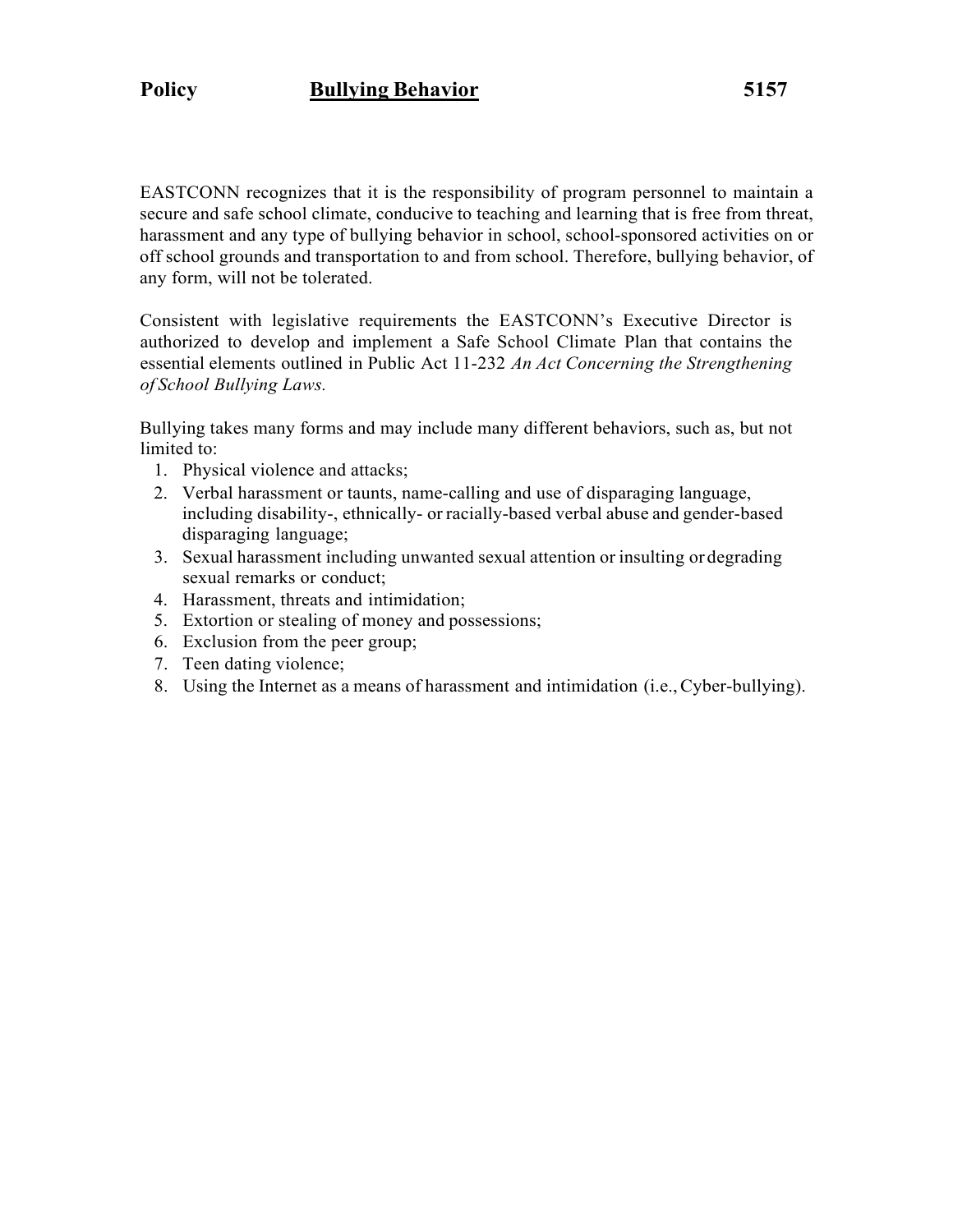## Definitions:

"Bullying" is defined as the repeated use by one or more students of a written, verbal, or electronic communication, such as cyberbullying, or a physical act or gesture directed at another student in the same school district that: (A) Causes physical or emotional hann to the student or damage to the student's property, (B) places the student in reasonable fear of harm to himself or herself, or of damage to his or her property, (C) creates a hostile environment at school for such student (a hostile environment is a situation in which bullying among students is sufficiently severe or pervasive as to alter the conditions of the school climate), (D) infringes on the rights of the student at school, or (E) substantially disrupts the education process or the orderly operation of a school. This definition of "bullying" includes, but is not limited to, written, verbal, or electronic communications, or physical acts or gestures that are based on any actual or perceived differentiating characteristics, such as race, color, religion, ancestry, national origin, gender, sexual orientation, gender identity and expression, socioeconomic status, academic status, physical appearance, or mental, physical, developmental or sensory disability, or by association with an individual or group who has or is perceived to have one or more of such characteristics.

"Cyberbullying" - Any act of bullying through the use of the Internet, interactive and digital technologies, cellular mobile telephone or other mobile electronic devices, or any electronic communications. In order for it to be identified as "cyberbullying" requiring school/program intervention, the students involved must attend school in the same district.

"School Climate" - The quality and character of school life with a particular focus on the quality of the relationships within the school community between and among students and adults.

"School Employee" - A teacher, substitute teacher, school administrator, school superintendent, guidance counselor, psychologist, social worker, nurse, physician, school paraprofessional, or coach employed by a local or regional board of education or working in a public elementary, middle, or high school; or any other individual who, in the performance of his or her duties, has regular contact with students and who provides services to, or on behalf of students, enrolled in a public elementary, middle, or high school, pursuant to a contract with the local or regional board of education.

"Off Campus Bullying" - The new law explicitly requires school districts to prohibit bullying which occurs outside of the school setting if such bullying 1) creates a hostile school environment for the victim; 2) infringes on the rights of the victim at school; or 3) substantially disrupts the education process or the orderly operation of a school.

"Harassment" - Any physical or verbal hostility toward someone with legally protected status. Such status pertains to race, color, religious creed, sex, age, national origin, ancestry, marital status, sexual orientation, disability (Including past or present history of mental disability), physical disability, learning disability, mental retardation, genetic information, prior criminal conviction, or other lawfully protected status. Such hostility can be severe, persistent, or pervasive.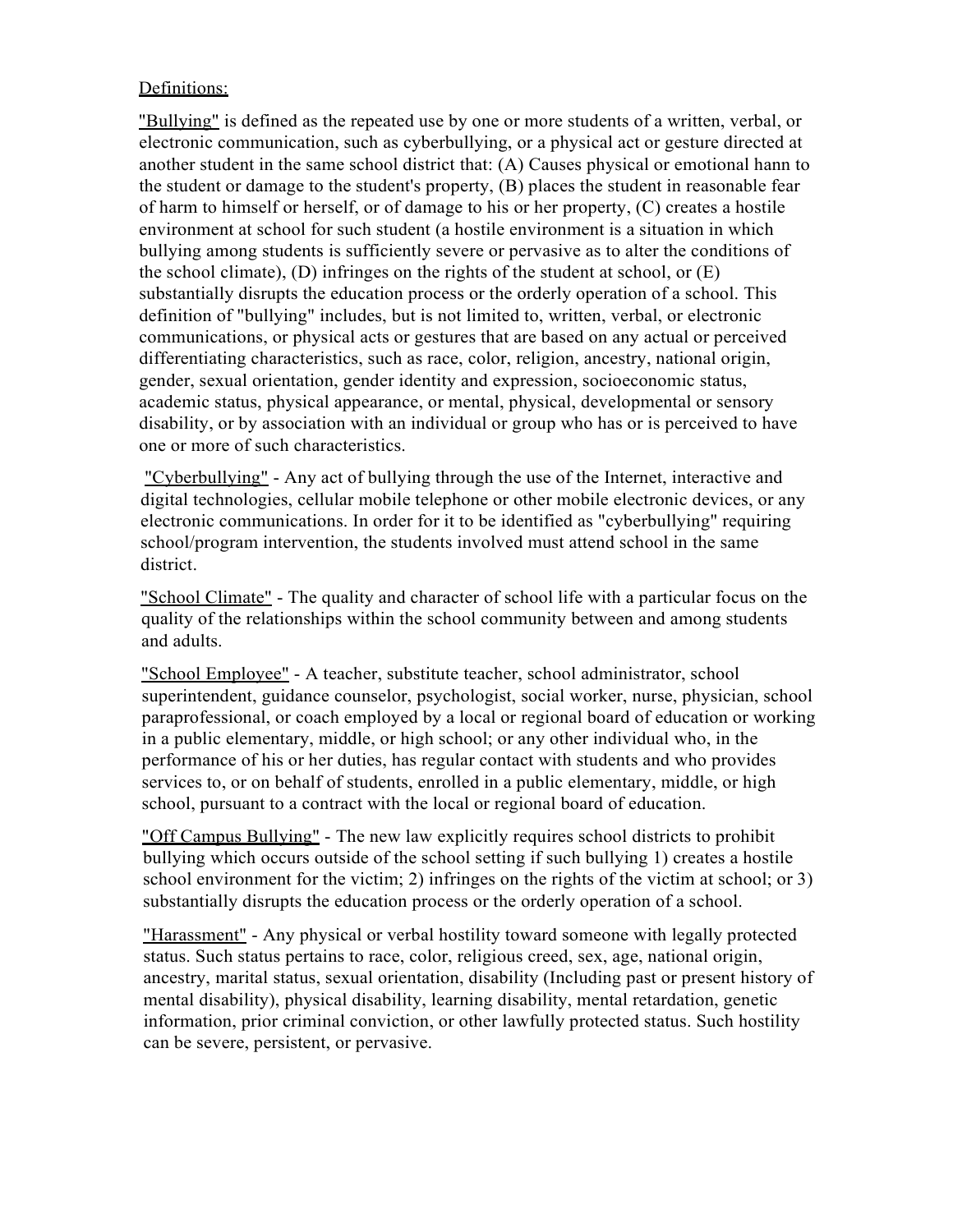"Teen Dating Violence" - is defined as any act of physical, emotional or sexual abuse, including stalking, harassment and threatening that occurs between two students who are currently in or who have recently been in a dating relationship.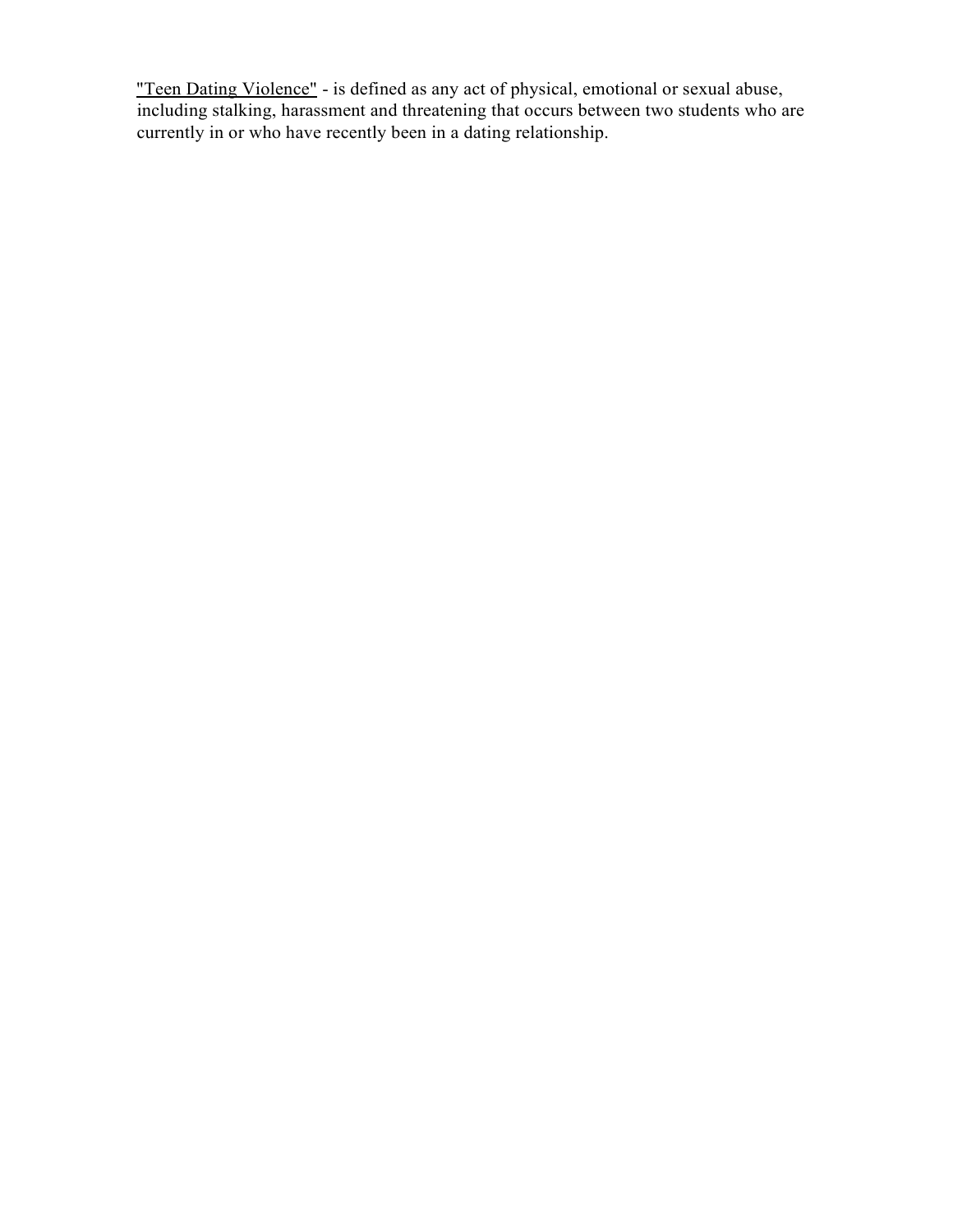# EASTCONN SAFE SCHOOL CLIMATE PLAN

Under the direction of the EASTCONN Executive Director, EASTCONN will appoint a safe school climate coordinator. The coordinator's duties include:

- Monitoring and implementing the safe school climate plan;
- Collaborating with the safe school climate specialists on matters pertaining to bullying and teen dating violence;
- Providing data to the superintendent, district, and CSDE regarding bullying and teen dating violence;
- Meeting at least twice annually with the safe school climate specialists to make recommendations concerning amendments to the district's safe school climate plan.

Each EASTCONN school-based program unit will designate a safe school climate specialist. This specialist will be the program administrator or a designee of the administrator. The specialist's duties include:

- Investigate or supervise the investigation of reported acts of bullying and teen dating violence in accordance with the district's safe school climate plan;
- Collect and maintain records of reports and investigations of bullying and teen dating violence in the school and act as the primary school official responsible for preventing, identifying, and responding to reports of bullying and teen dating violence in the school.
- Coordinate annual in-service training for their respective school-based program unit on the prevention, identification, and response to bullying, and the prevention of teen dating violence and youth suicide collaboratively with the Safe School Climate Committee;
- Chair the Safe School Climate Committee in each school-based program unit.

Each EASTCONN school-based program unit will establish a committee (or designate an existing committee) that is responsible for developing and fostering a safe school climate and addressing issues related to bullying and teen dating violence in school, school related activities, on transportation vehicles to and from school sponsored activities. Each school-based program unit administrator must appoint at least one parent or guardian of a student enrolled in the school to the committee. It is recommended that the Safe School Climate Specialist is the chair of the committee. The responsibilities of the Safe School Climate Committee are to:

- Receive copies of completed forms from bullying and teen dating violence investigations;
- Identify and address patterns of student bullying and teen datingviolence;
- Review and amend school practices related to bullying and teen dating violence;
- Review and make recommendations to the district's Safe SchoolClimate Coordinator regarding the districts safe school climate plan;
- Educate all school community members (students, school employees, parents/guardians) on issues related to bullying and teen dating violence;
- Collaborate with the district's Safe School Climate Coordinator in the collection of data (allegations and verified acts of bullying; school climate assessment results); and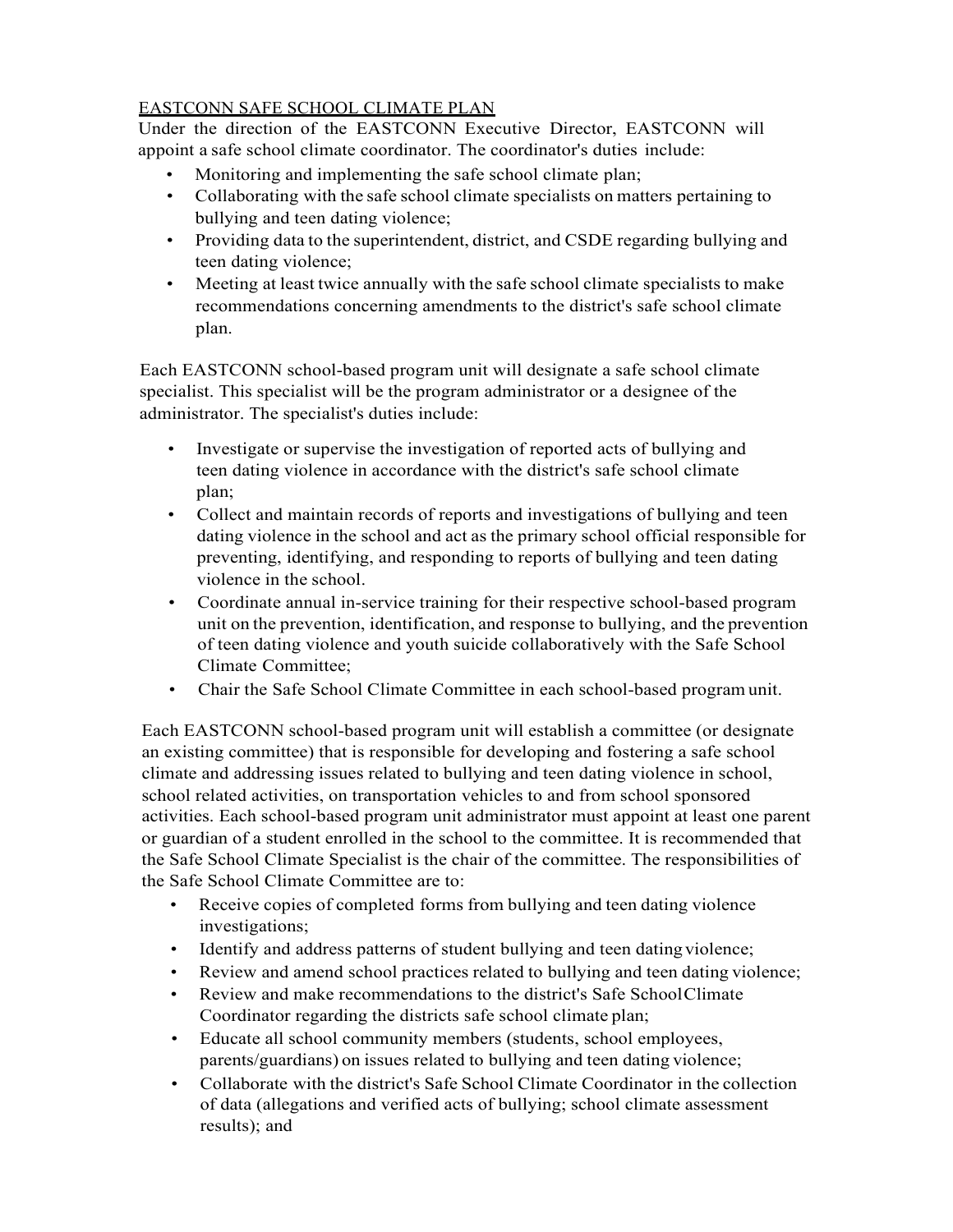- , Perform other duties determined by the principal/program administrator related to the identification, prevention and response to schoolbullying;
- , Any parent/guardian serving on this committee may not have full accessto information that would compromise the confidentiality of any individual student(s).

## Professional Development

EASTCONN will minimally provide annual in-service training program to all school employees that must include information addressing the prevention of, identification of, and response to bullying, teen dating violence, and the prevention of and response to youth suicide. This professional development will be determined by the Safe School Climate Specialists and the Safe School Climate Committee in each school-based program unit. It may also include:

- Classroom management;
- Positive youth development;
- Positive relationship building;
- Managing the cyber-arena; , Conflict resolution;
- Cultural and gender diversity training;
- Violence prevention.

### **Assessment**

Require each school-based program unit at least biannually, to complete a school climate assessment, and submit the assessment to the CSDE. While required biannually, it is recommended that the assessment is completed annually if prior survey data or bullying data supports a need for improvement. Each program within a unit will contribute data for the unit assessment. The assessment should align with the National School Climate Standards that provide a comprehensive and standards-based approach to overall school climate. EASTCONN will utilize the school climate assessment instruments developed by the Connecticut State Department of Education. The Safe School Climate Plan will be monitored using the assessment data from these school climate assessment instruments.

#### The Essential Requirements of the Safe School Climate Plan

The safe school climate plan must:

- Be approved by the EASTCONN Representative Council and submitted to the Connecticut State Department of Education. Within thirty (30) calendar days of EASTCONN Representative Council approval, the plan must be available on the EASTCONN website, and on each individual school/Program websites;
- Be included in each program's publication of rules, procedures, and standards of conduct for schools, and in all student handbooks, and must be distributed prior to start of school year to all stakeholders;
- Require each school/program to provide all school employees with a written or electronic copy of the plan at the beginning of each schoolyear;
- Prohibit discrimination and retaliation against an individual who reports, or assists in the investigation of, an act of bullying;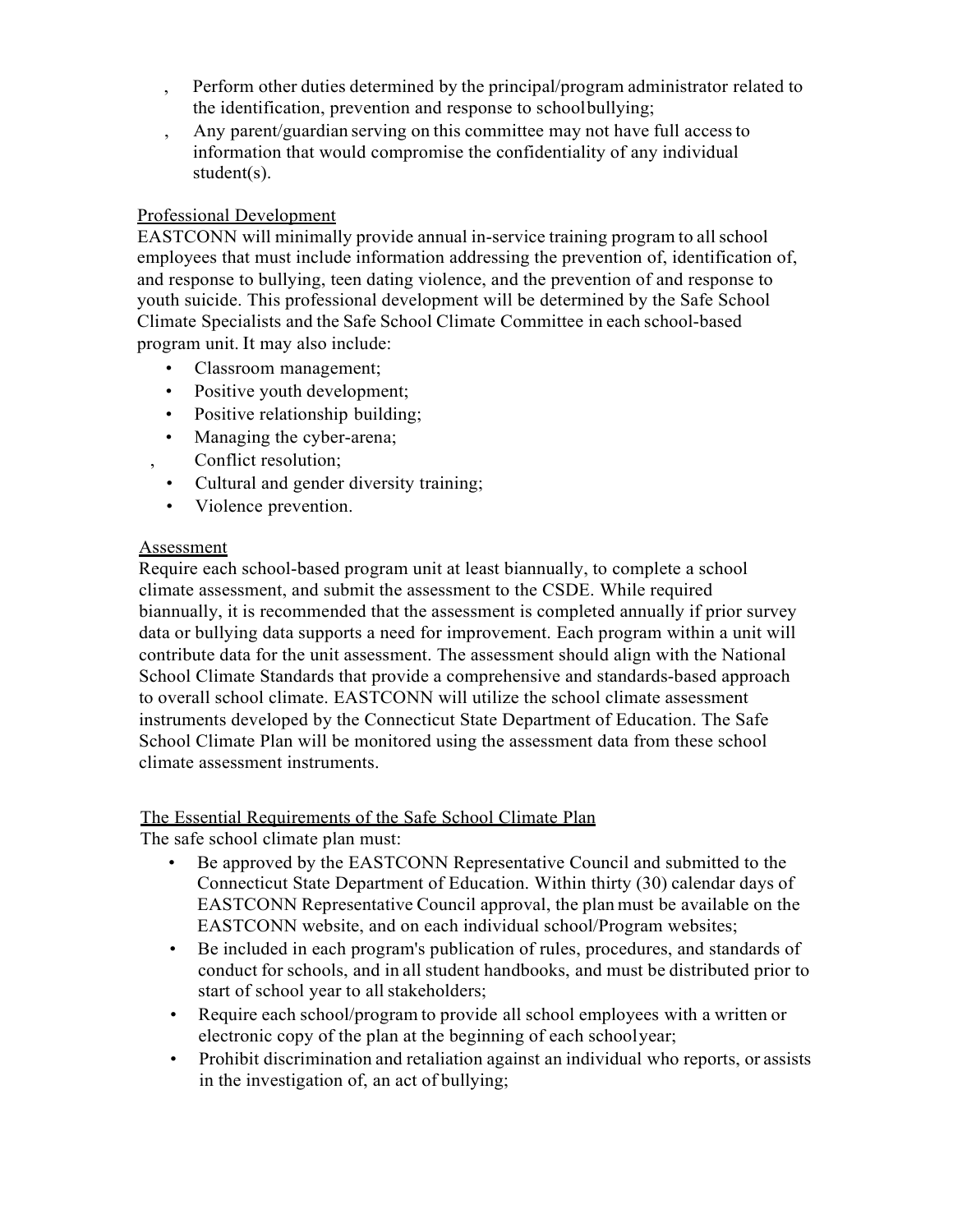- Annually notify parents and students on how to anonymously report bullying prior to school year commencement;
- Prohibit bullying and teen dating violence
	- o on school grounds;
	- o at a school-sponsored or school-related activities, whether on or offschool grounds;
	- o or school bus stop, school bus, or other transportation vehicle owned, leased, or used by EASTCONN;
	- o through the use of an electronic device or electronic mobile device owned, leased, or used by the district.
- Prohibit bullying and teen dating violence outside of the school setting if it
	- o creates a hostile environment for the victim
		- o infringes on the rights of the victim in school
		- o substantially disrupts the educational process or the orderly operation of the school

# Reporting Requirements

- Enable students to report acts of bullying and/or teen dating violence to any school employee;
- Provide student mechanisms to anonymously report bullying and teen dating violence to any school employee (i.e. Bullying Box);
- Require students and their parents be annually notified of the process for reporting acts of bullying and teen dating violence at beginning of school year;
- Parents are encouraged to call school employees or school/program administrators if they feel bullying and/or teen dating violence has occurred and will be asked to submit a written request to initiate an investigation;
- School employees who witness acts of bullying and/or teen dating violence or receive reports of either must immediately contact the Safe School Climate Specialist not later than one school day and must then submit a written report not later than two school days after making their oral report;
- Safe School Climate Specialist to investigate or supervise the investigation of all reports of bullying and/or teen dating violence promptly after the receipt of the written report;
- Safe School Climate Specialist must review all anonymous reports provided that no discipline or action be issued solely on the basis of an anonymous report;
- School/program administrators or designee must notify the appropriate law enforcement agency when they believe any act of bullying and/or teen dating violence constitutes criminal conduct;
- Program administrator or designee (e.g. Safe School Climate Specialist) will notify parents/guardians of any student who commits any verified acts of bullying and/or teen dating violence and parents/guardians of students against whom such acts were directed not later than 48 hours after the completion of the investigation;
- Program administrator or designee (e.g. Safe School Climate Specialist) will invite the parents/guardians of the perpetrator and victim of the bullying and/or teen dating violence to separate meetings to communicate the measures being taken to ensure the student's safety and prevent further acts of bullying and/or teen dating violence;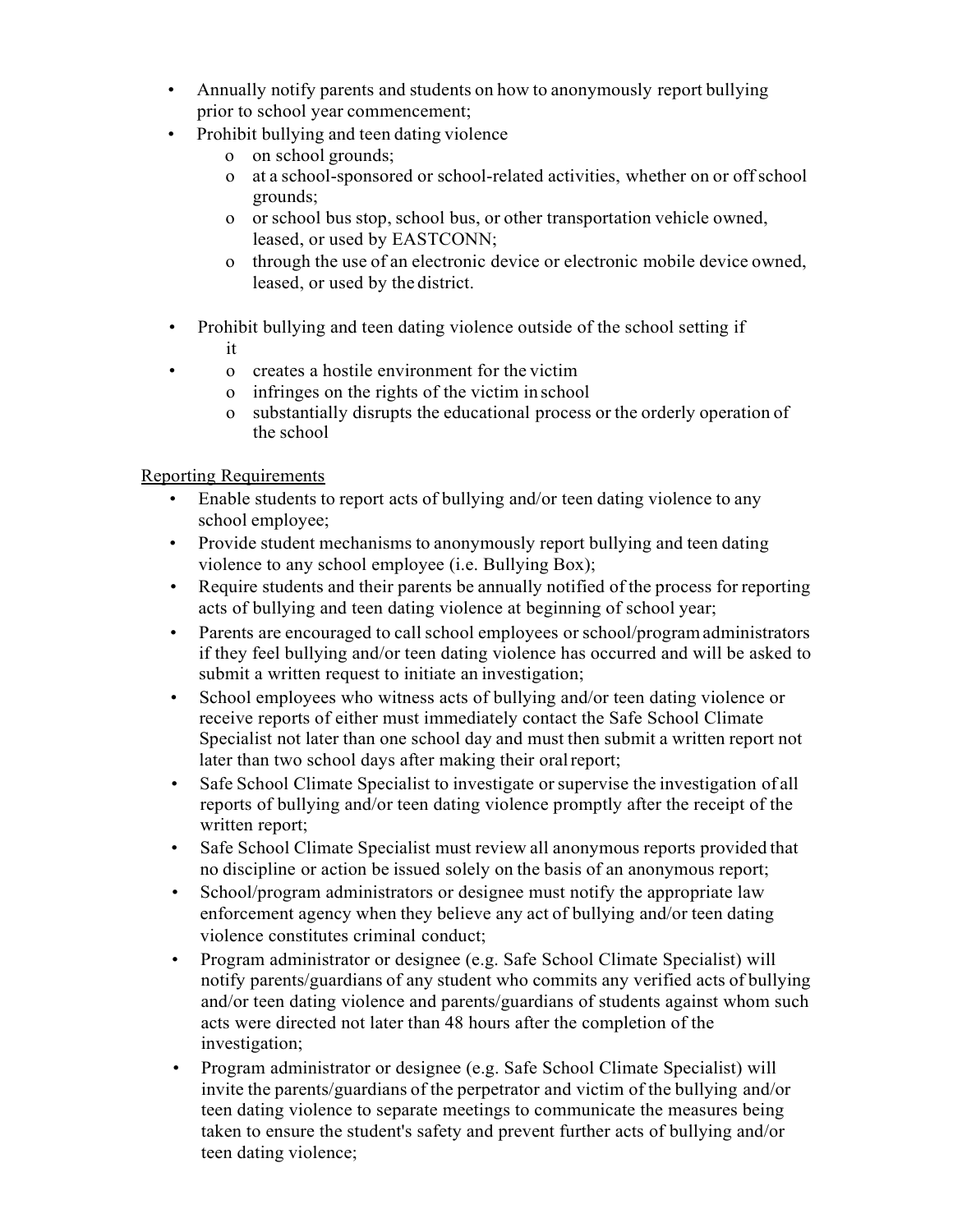- Each school/program will document and maintain records related to reports and investigation of bullying and/or teen dating violence using designated log and maintain a list of the number of verified acts of bullying using designated log (see appendix);
- Verified acts of bullying log must be available to the public in main offices and submitted to the CSDE annually;
- EASTCONN Discipline Policy 6.008 contains guidelines for appropriate disciplinary action related to verified acts of bullying and/or teen dating violence.

#### Intervention Measures:

The swift and consistent actions of the staff and administrators will contribute to building a social climate in which students feel that they can trust that all adults are involved in their safety. Therefore, consistent steps of intervention must be taken upon awareness of an incident, or continued threatening situation.

Steps for intervention may include the following:

- Intervene immediately to stop the bullying and/or teen dating violence behavior;
- Talk to the student who engaged in the bullying and/or teen dating violence behavior and the student who was victim of this behavior separately. If there are several students who engaged in behavior, separate them also;
- Inform the student who engaged in the bullying and/or teen dating violence behavior and the student who was victim of this behavior of the unacceptable nature of the behavior and the consequences imposed through the school discipline plan;
- Inform the parents of both the student who engaged in the bullying and/or teen dating violence behavior and the student who was victim of this behavior, invite them to at least one meeting to discuss the matter, and construct a plan of action to prevent the reoccurrence;
- If peer mediation is deemed appropriate, give special consideration to the intimidating nature of this situation and preserve a balance ofpower;
- If students are frequent victims, involve this student in social skills groups,or assertiveness skills development sessions;
- Monitor the behavior of the student who engaged in the bullying and/or teen dating violence behavior and the student who was victim of this behavior and the victim regularly as intimidation may continue unseen;
- If the bullying and/or teen dating violence circumstances do not change, despite concerted efforts by school staff, consider options such as, change in class assignment, rearrangement of transportation, etc... as consequence, he/she, not the victim, may be removed from the class orsituation;
- Develop on a case-by-case basis interventions for students, who repeatedly bully or are bullied repeatedly, including cases involving teen dating violence, such as counseling or discipline.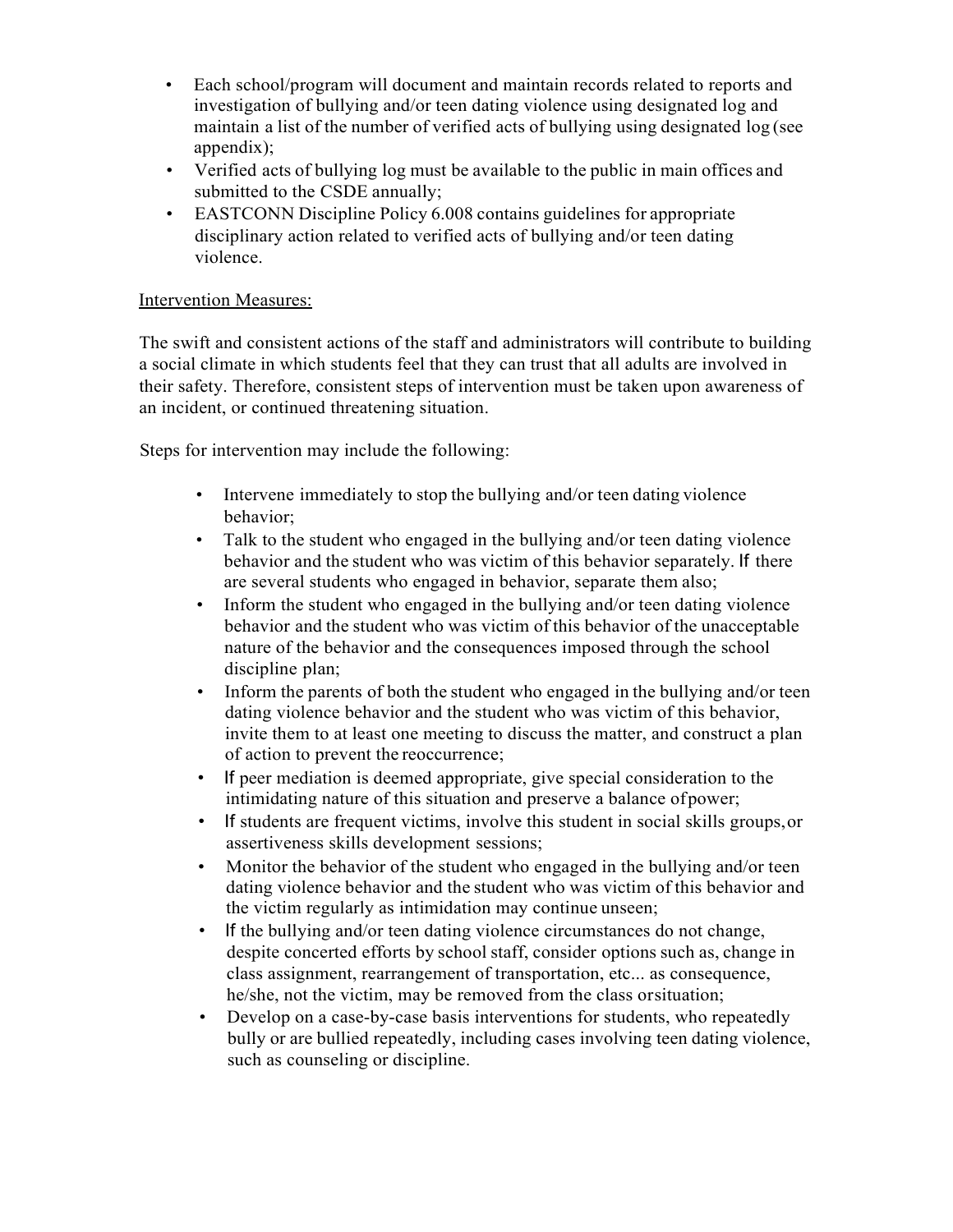#### Prevention Measures:

In order to perpetuate a safe social climate free of bullying and/or teen dating violence, the agency will:

- Implement a program positive behavioral interventions and supports;
- Implement procedures to confront bullying and/or teen dating violence in any form;
- Listen to all parties involved in incidents;
- Investigate as fully as possible all written and anonymous reports;
- Treat all verified acts of bullying that are similar in nature and severity in a consistent fashion;
- Inform parents of both the perpetrators and the victims of bullying and/or teen dating violence incidents and invite them to at least one meeting;
- Promote via grade appropriate bullying, teen dating violence, and youth suicide prevention curricula the use of a range of teaching and learning styles and strategies that promote a safe school climate;
- , Promote open management stylesthat facilitate communication and consultation throughout each school setting;
- Maintain an accurate log of verified bullying acts (see appendix);
- , Provide annual training in bullying, teen dating violence, safe school climates as well as prevention of and response to youth suicide;
- , Require Beginning Teachers involved in the EASTCONN TEAM Program to include training regarding the prevention and identification of, and response to, school bullying, teen dating violence, as well as youth suicide in their Classroom Management and Climate module;
- Promote the use of interventions that are least intrusive and mosteffective.
- Hold regular discussions about bullying with administration, staff, students, and parents;
- Develop an anonymous method of student reporting of incidents;
- Support victims of bullying and/or teen dating violence by means of individual and peer counseling;
- Initiate efforts to change the behavior of those students who haveengaged in bullying and/or teen dating violence behavior through class discussions, counseling, reinforcement and sanctions, where appropriate;
- Utilize resources from the CSDE that have been created as part of their state-wide Safe School Climate Resource Network;
- , Annually submit a letter to all parents about bullying and reporting procedures (see appendix);
- , Designate a week in October where each school-based program unit will conduct safe school climate awareness activities.

#### POLICY ADOPTED: 10/27/2020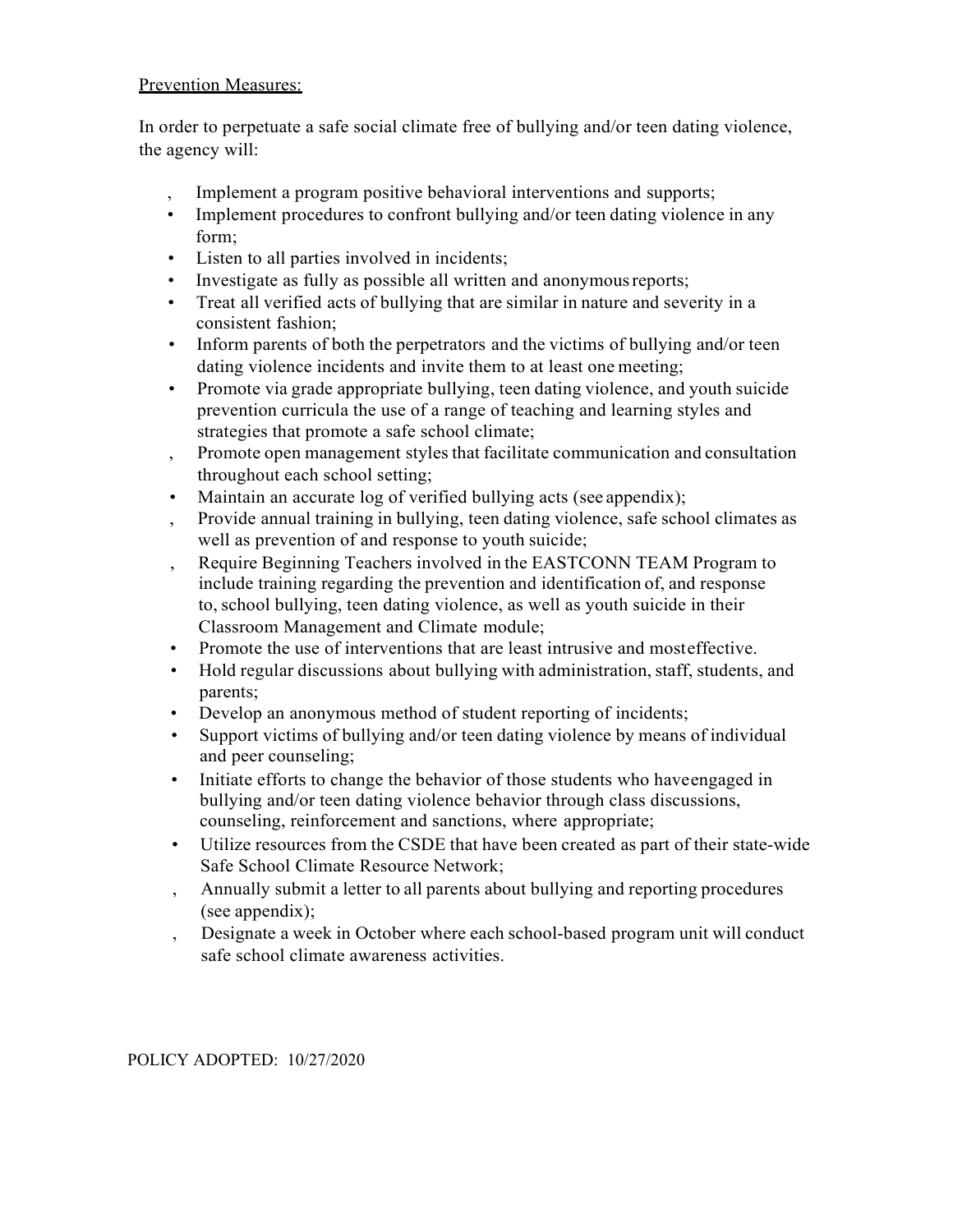#### *Sample Parent Letter*

Dear Parents and Families,

In recent years, the Connecticut legislature has passed various laws and amendments concerning bullying behavior in schools. This year the Connecticut Legislation passed a new School Bullying Law with significant changes. Consistent with this legislation, we are asking that parents/guardians immediately inform school personnel (e.g., your child's teacher, program administrator) of suspected bullying behavior directed against your child or another child. Bullying has been re-defined (see reverse side of letter). You may formally notify any school employee in writing or feel free to call either your child's teacher or program administrator if you feel bullying has occurred.

It is also important for you to know that consistent with this legislation your child may report acts of bullying to any school employee including his/her teacher, other educational personnel (e.g., school nurse, school psychologist, school social worker), non-certified staff member (i.e., bus aid, teacher assistant) and /or program administrator. If your child is uncomfortable making such a report, they may anonymously make a report by leaving a note using a bullying box at school. When possible, please encourage your son/daughter to make such reports, if they feel they have been bullied or if they have witnessed another student being bullied. Bullying behavior is prohibited by our student discipline policy/codes of conduct and may lead to counseling or disciplinary action, including suspension from school or in more severe cases, dismissal or expulsion. The law requires us to notify parents/guardians of students who commit any verified acts of bullying and the parents/guardians of students against whom such acts were directed no later than 48 hours after the completion of the investigation. It also requires us to invite parents/guardian of the perpetrator and victim of bullying to separate meetings to discuss acts and to communicate the measures being taken to ensure the student's safety and prevent further acts of bullying.

We are fully aware that incidents of bullying are rarely committed in view of the supervising adults. Victims are most vulnerable in situations beyond the eyes of staff, such as, playground, buses, restrooms, and bus stops. The most likely adult to be informed by a victim is the parent. Parents are often reticent to inform the school due to the student's fear of reprisal. However, without parent input on this, the school personnel are uninformed and therefore, unable to intervene to stop this behavior. It is important that the school staff and the parents continue to work together to protect the safe environment of the school. If there is a custodial parent who does not live at your child's primary residence, please note that the recent law changes requires us to make a copy of bullying notices available when requested. Please inform your child's program administrator if you or they would like us to make a copy of this notice available to such a parent and provide us their name and address in case it is not presently part of our records.

We thank you for your understanding of this important matter. Feel free to contact the administrator of your child's program if you have any questions.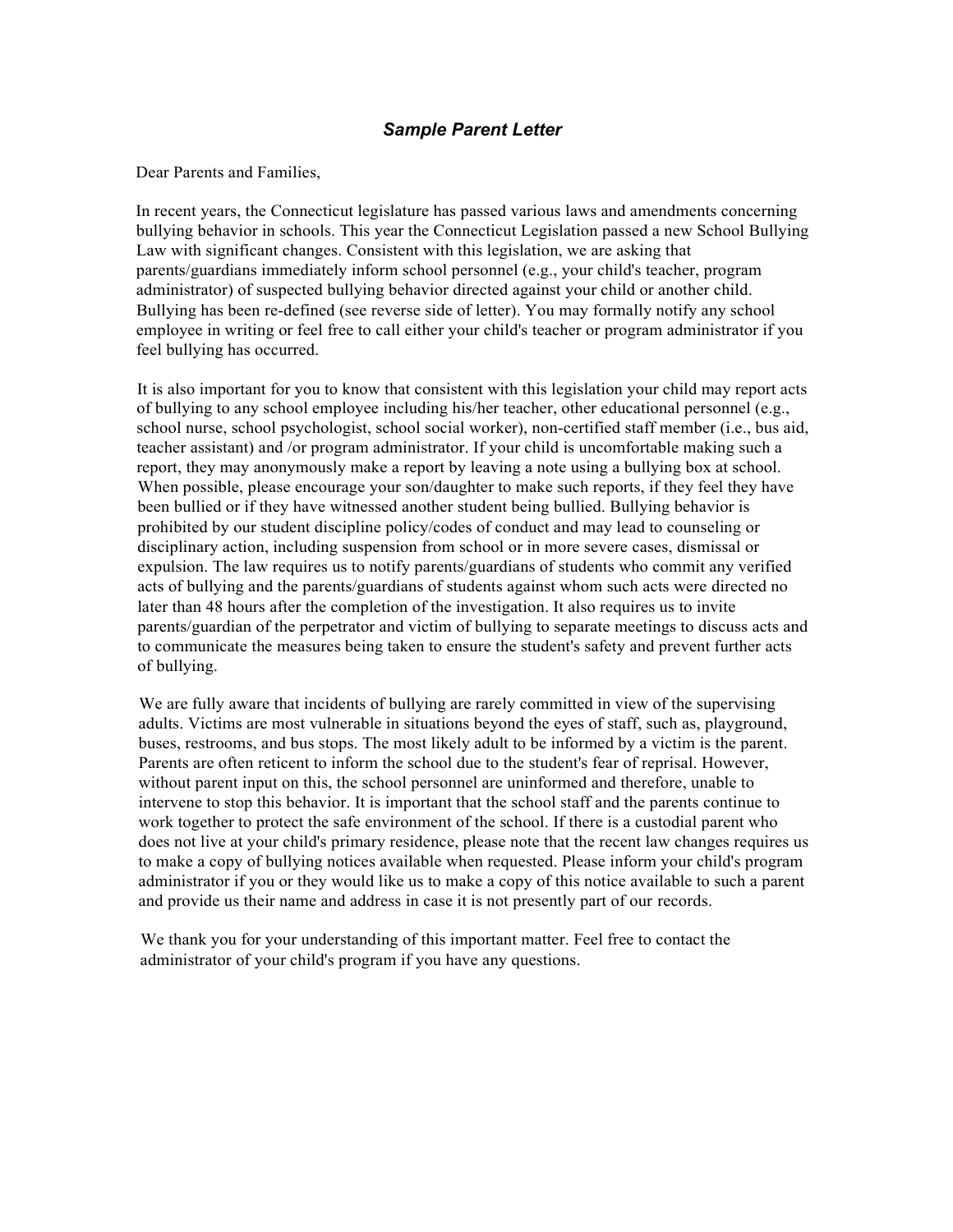#### **EASTCONN** Log of Verified Bullying Incidents

The Program Administrator shall maintain a listing of verified acts of bullying and this list shall be available for public inspection upon request

Program:

Administrator Completing Form: School Year: \_\_

ONLY RECORD VERIFIED ACTS OF BULLYING\*

This list shall not contain any student personally identifiable information\*\*

|     | Date(s) of<br>Incident | <b>Specify Details of Bullying</b> | Location(s)<br>of Bullying<br>Acts | <b>Report Made By</b><br>(e.g. student,<br>parent, teacher,<br>anonymous,<br>other) |
|-----|------------------------|------------------------------------|------------------------------------|-------------------------------------------------------------------------------------|
|     |                        | <b>Incident</b>                    |                                    |                                                                                     |
| 1.  |                        |                                    |                                    |                                                                                     |
| 2.  |                        |                                    |                                    |                                                                                     |
| 3.  |                        |                                    |                                    |                                                                                     |
| 4.  |                        |                                    |                                    |                                                                                     |
| 5.  |                        |                                    |                                    |                                                                                     |
| 6.  |                        |                                    |                                    |                                                                                     |
| 7.  |                        |                                    |                                    |                                                                                     |
| 8.  |                        |                                    |                                    |                                                                                     |
| 9.  |                        |                                    |                                    |                                                                                     |
| 10. |                        |                                    |                                    |                                                                                     |

\*Since bullying involves repeated acts over time, verified acts of bullying tallied on this log need not represent each separate act unless these specific acts are distinct acts of bullying.

\*\*Do not list names of students involved in bullying incidents on this log, to maintain their confidentiality. 7/11